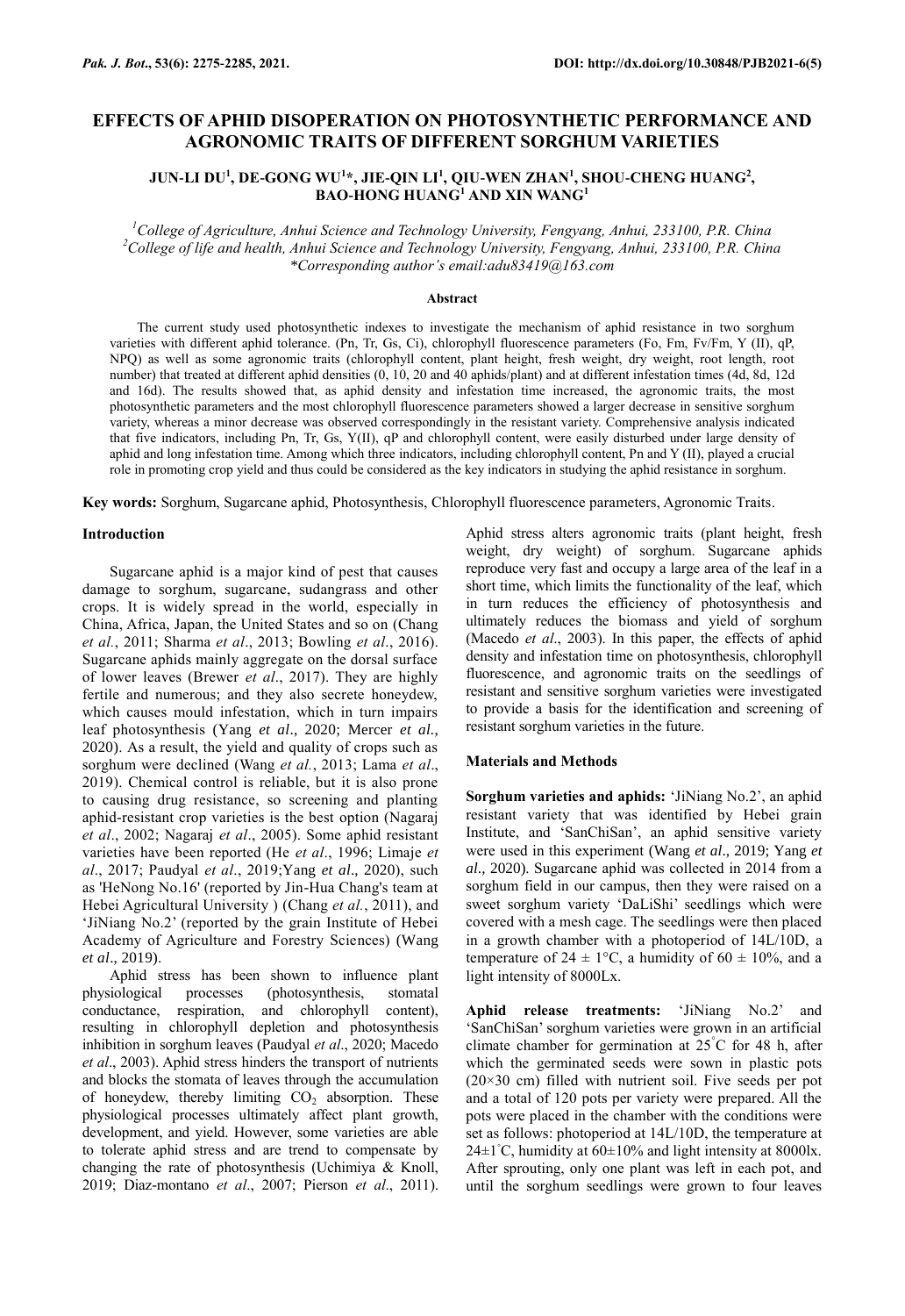stage. The 3-4<sup>th</sup> instar aphids and adult aphids were transferred onto the sorghum leaves at a density of 0, 10, 20 and 40 per plant. The whole plants were covered with a mesh cage to prevent aphid escape.After 4d, 8d, 12d, and 16d treatments, photosynthetic indexes, chlorophyll content, and chlorophyll fluorescence parameters were calculated, and agronomic trait indexes were measured only when the treatment period was 16d.

**Determination of photosynthetic indices and chlorophyll fluorescence parameters:** The upper second leaf was selected to determine the photosynthetic induces of different sorghum varieties using a CI-340 photosynthetic apparatus (CID company, USA). Nine replicates for each treatment. The following indicators were measured: net photosynthetic rate (Pn,  $\mu$  mol CO<sub>2</sub> m<sup>-</sup>  $2s^{-1}$ ), transpiration rate (Tr, mmol H<sub>2</sub>O m<sup>-2</sup>s<sup>-1</sup>), stomatal conductance (Gs, mmol  $H_2O$  m<sup>-2</sup>s<sup>-1</sup>), and intercellular  $CO_2$ concentration (Ci, ppm). The upper third leaf was selected and was firstly dark-adapted for 30 min before determination. Leaf chlorophyll fluorescence parameters were measured using MINI-PAM-II (Walz company, Germany). The following indicators were measured: initial fluorescence (Fo), maximum fluorescence (Fm), maximum photosynthetic efficiency (Fv/Fm), actual photosynthetic efficiency Y (II), photochemical quenching coefficient (qP), non-photochemical quenching coefficient (NPQ), and nine replicates for each treatment.

**Determination of agronomic traits of Sorghum:** The chlorophyll content was measured using a SPAD-502 (Japan) chlorophyll determination instrument, with the upper second leaf being chosen for analysis of chlorophyll content. The remaining agronomic traits including plant height, root length, root number, fresh weight, and dry weight were tested according to standard methods. Ten plants were assayed for each treatment in 3 replicates.

**Data analysis:** The experimental data were processed using Excel 2007. ANOVA was performed using SPSS17.0 software, and multiple comparisons were made using Duncan's method.

# **Results and Analysis**

### **Effects of aphid on photosynthetic indexes of sorghum varieties**

**Effect of aphid on the photosynthetic rate (Pn) of sorghum:** As shown in Fig. 1, the Pn values of both resistant and susceptible varieties showed a decline trend with increasing aphid density at 4, 8, 12 and 16d of aphids infestation. As the infestation time prolonged, the Pn value of susceptible variety decreased much more while that of resistant variety decreased less. At 4d, the Pn value of susceptible variety was bigger than those of the resistant variety at aphid densities of 0, 10, and 20 aphids per plant, while the Pn value of susceptible varieties was smaller than those of the resistant varieties at 40 aphids per plant, but no obvious differences were observed. The Pn value of susceptible varieties at 40 aphid/plant aphid density was greatly smaller  $(p<0.05)$  than that of the control (0 aphid/plant), but there was no obvious

differences in the Pn values between resistant varieties at different aphid density. At 8d, no obvious difference was observed between the Pn values of each treatment within resistant varieties compared with the susceptible variety. The Pn value of 20 and 40 aphids/plant of susceptible varieties was smaller than that of the control  $(p<0.05)$ , and there was a obvious difference between these two treatments. The Pn values within resistant variety showed no obvious differences at different aphid densities. At 12 d, the Pn values of the 10, 20 and 40 aphids/plant of susceptible variety were smaller than that of the control, and the Pn value of seedlings with 40 aphids was smaller than that with 10 aphids  $(p<0.05)$ . The Pn value of the seedlings with 40 aphids aphid in resistant variety was greatly smaller than that of the control  $(p<0.05)$ , while the other treatments were not greatly different. At 16d, the Pn value of susceptible variety was greatly smaller than that of the resistant variety at an aphid density of 20 and 40 aphids/  $plant(p<0.05)$ , but no obvious difference was observed within resistant variety( $p$ >0.05). The Pn values of the susceptible variety in 10 aphids/plant were signifcantly smaller than that of the control but bigger than that of 20 and 40 aphids/plant( $p$ <0.05). The Pn values of the susceptible variety between 20 and 40 aphids/plant were not notable.

**Effect of aphid on transpiration rate (Tr) of sorghum:** As shown in Fig. 2, at different disoperation times, a decreasing trend was observed in the Tr of both resistant and susceptible varieties as the increase of aphid density. In the Tr, the susceptible variety showed a greater decline. At 4d, the Tr of susceptible variety was bigger than that of resistant variety at different aphid densities, and the Tr of susceptible variety was greatly bigger than that of the resistant variety at aphid densities of 0 and 10 aphids/ plant  $(p<0.05)$ , but there was no obvious difference between susceptible variety and resistant variety at aphid densities of 20 and 40 aphids/plant (*p*>0.05). At aphid densities of 0 and 10 aphids/plant, the Tr of the susceptible variety was greatly bigger than that of 20 and 40 aphids/plant. There was no obvious difference in Tr within resistant variety under different aphid densities  $(p>0.05)$ . At 8d, In the control group, the Tr of the susceptible variety was greatly bigger than that of the resistant variety  $(P < 0.05)$ , but there was no substantial difference between the susceptible and resistant varieties with 10, 20, and 40 aphids/plant (*p*>0.05). The Tr value of susceptible variety with 20 and 40 aphids/plant was greatly smaller than control  $(p<0.05)$ , but no obvious difference was noticed within resistant varieties under different aphid densities (*p*>0.05). At 12d, the Tr value of susceptible varieties at 20 and 40 aphids/plant was greatly smaller than that of 0 and 10 susceptible varieties  $(p<0.05)$ , the Tr value of all treatment of resistant varieties was no obvious difference. and there was no obvious difference between the Tr of susceptible varieties and resistant varieties (*p*>0.05). At 16d, the Tr value of susceptible varieties with aphid densities of 20 and 40 per plant was obviously smaller than that of resistant varieties  $(p<0.05)$ , but there was no substantial difference between susceptible and resistant varieties with aphid densities of 0 and 10 per plant (*p*>0.05).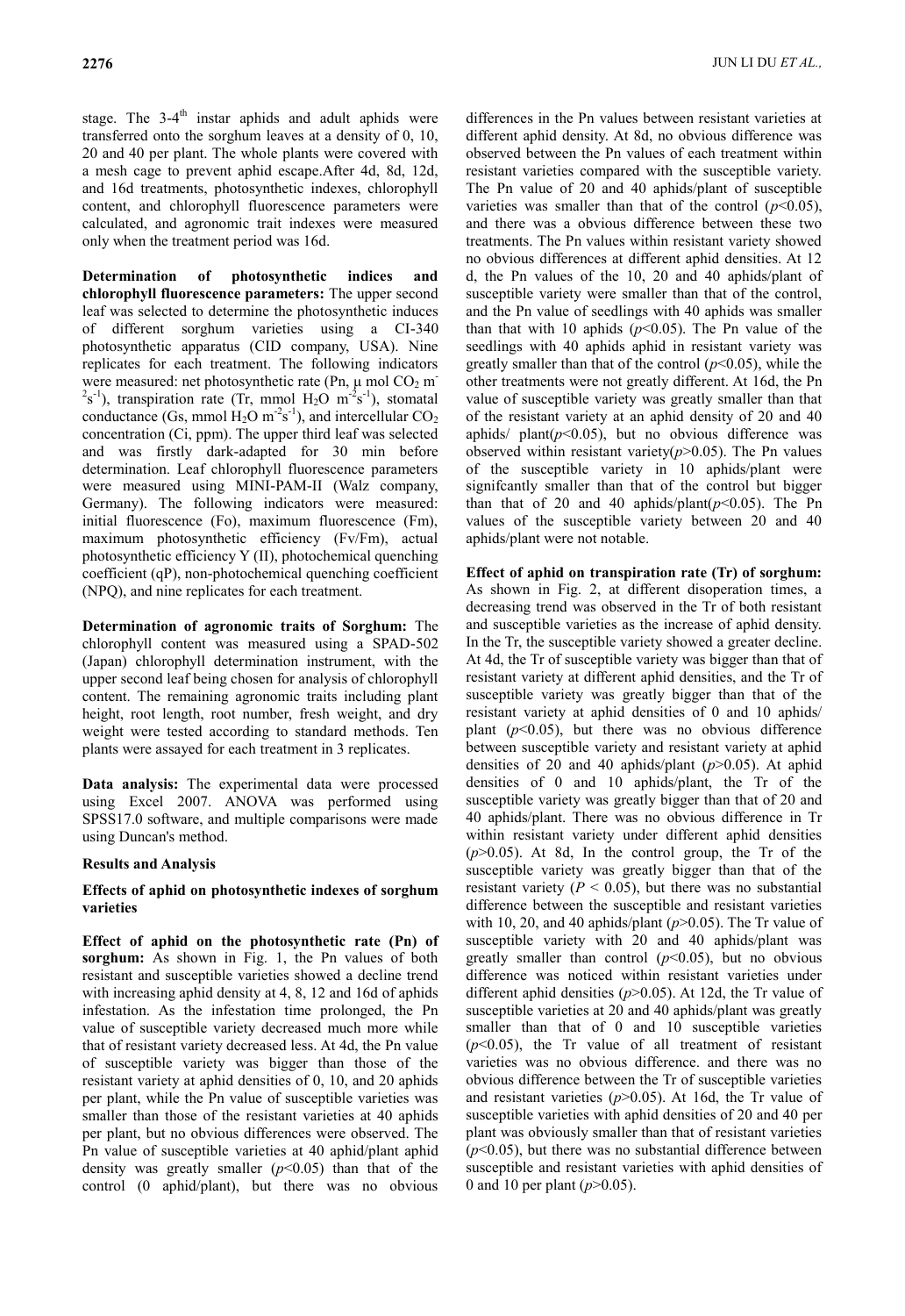

Fig. 1. Effect of density and damaged time of aphid on the photosynthetic rate (Pn) of sorghum.



Fig. 2. Effect of density and damaged time of aphid on transpiration rate (TR) of sorghum.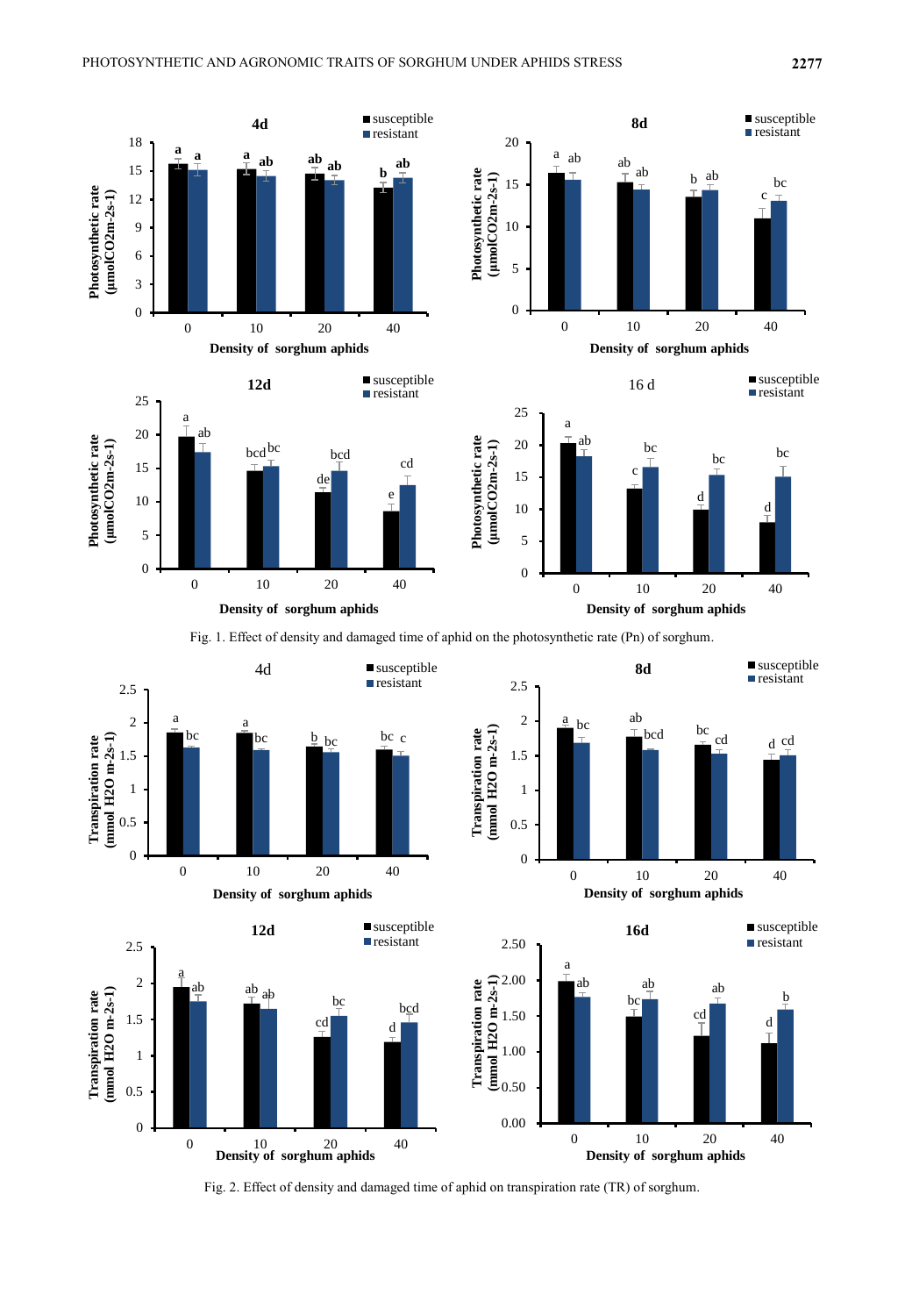

Fig. 3. Effect of density and damaged time of aphid on **Gs** of sorghum.



Fig. 4. Effect of density and damaged time of aphid on the Ci of sorghum.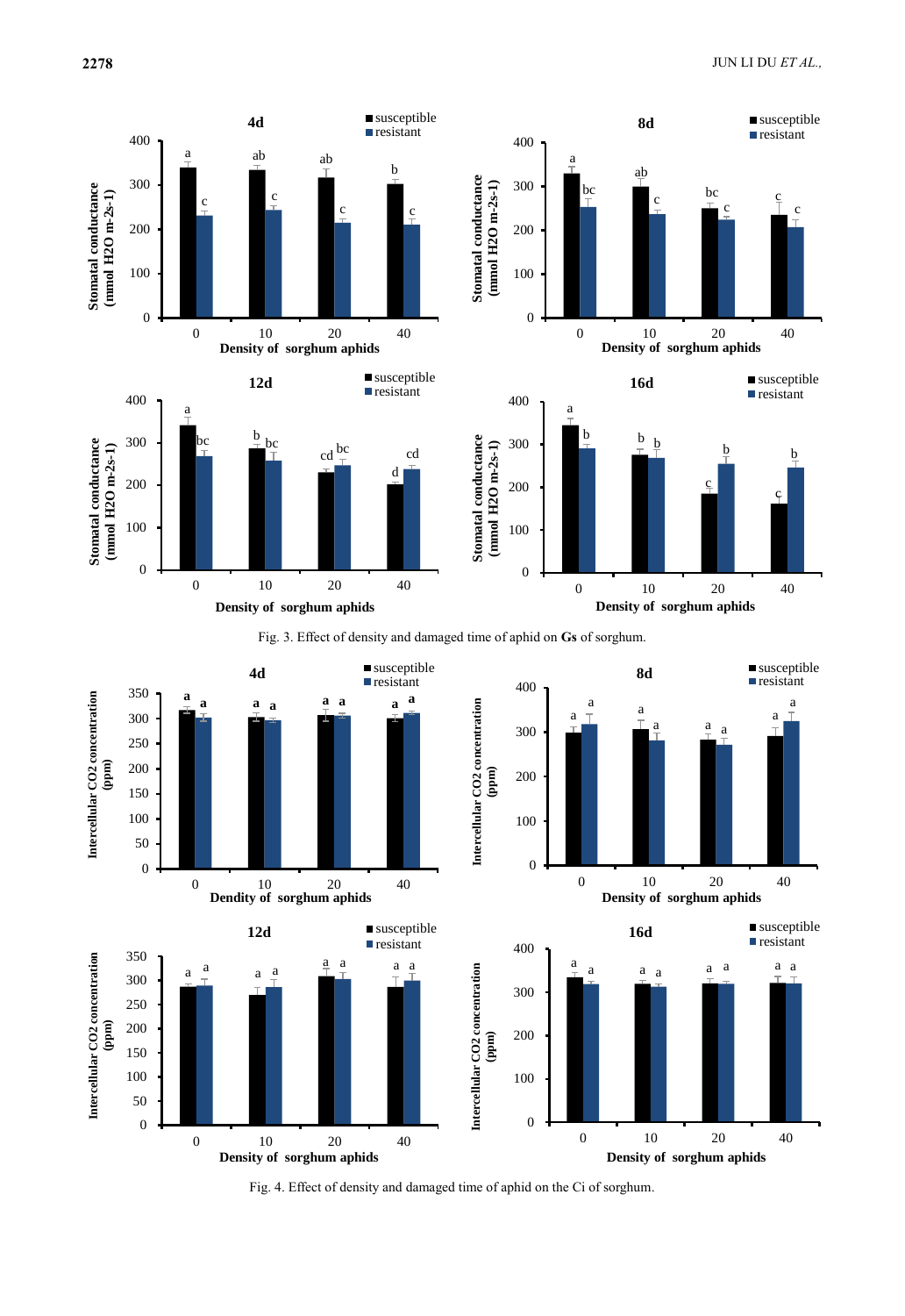**Effects of aphids on the Ci of sorghum:** As shown in Fig. 4, aphid density and infestation time had no obvious effects on the Ci of both sorghum varieties. At 4d, 8d,12d and 16d, the Ci of susceptible variety was similar to that of resistant variety under different aphid density(*p*>0.05). The Ci of both varieties at 10, 20, 40 aphids/plant were not greatly different from that of the control (*p*>0.05).

**Effects of aphids on Gs of sorghum:** As shown in Fig. 3, the Gs of susceptible variety was greatly altered, while the Gs of resistant variety was not greatly altered at different aphid density and different stress time. At 4d, the Gs of susceptible variety were bigger than that of the resistant variety  $(p<0.05)$ , and the Gs of seedlings with 40 aphids in susceptible variety were greatly lower than that of control  $(p<0.05)$ , while Gs of seedlings with 10, 20 and 40 in susceptible variety had no obvious difference to each other( $p$  $>$ 0.05). The Gs of resistant variety had no obvious difference under different aphid densities (*p*>0.05). At 8d, the Gs of 0 and 10 aphids/plant of susceptible variety was greatly bigger than those of resistant variety ( $p \le 0.05$ ), whereas the Gs of the 20 and 40 aphids/plant of susceptible variety were similar to that of the resistant variety  $(p<0.05)$ . the Gs of the 20 and 40 aphids/plant of susceptible variety were greatly lower than the control  $(p<0.05)$ . The Gs of resistant variety were not greatly different from each other under different aphid densities( $p$ >0.05). At 12d, the Gs of susceptible variety were bigger than those of resistant varieties( $p$ <0.05) at different aphid density, whereas no obvious differences were observed between them at 10, 20 and 40 aphids/plant  $(P > 0.05)$ . At 16d, the Gs of susceptible varieties were bigger than those of the resistant varieties without aphids, whereas the Gs of susceptible varieties were not greatly different from those of the resistant varieties at the presence of 10 aphids/plant (*p*<0.05). When 20 or 40 aphids/plant were present, the Gs of susceptible varieties were lower than those of resistant varieties  $(p<0.05)$ . The Gs of the susceptible varieties were bigger in 0 or 10 aphids/plant than in 20 or 40 aphids/plant (*p*>0.05), but they were identical in 20 and 40 aphids/plant. At different treatments, the Gs of resistant variety at different aphid density barely changed.

**Effects of aphids on chlorophyll SPAD value in sorghum:** As shown in Fig. 5, chlorophyll SPAD value showed a obvious decline in susceptible variety under different aphid density, while it stayed unchanged in resistant varieties. At 4d, the SPAD value of 0, 10, 20 aphid/plant in susceptible variety was no obvious difference compared than those of resistant variety  $(p>0.05)$ , but were greatly smaller than those of resistant variety under the presence of 40 aphids/plant  $(p<0.05)$ . The SPAD values were similar between both varieties under 10 and 20 aphids/plant (*p*>0.05). Under 20 and 40 aphids/plant conditions, SPAD value was smaller in susceptible varieties compared with the control  $(p<0.05)$ . None of the SPAD values was hardly changed within resistant variety under all aphid density conditions (*p*>0.05). At 8d, SPAD values of 0 and 10 aphids/plant in susceptible variety were greatly bigger than resistant variety under similar aphid density (*p*<0.05), whereas those of the 20 and 40 aphid/plant in susceptible variety were greatly smaller than those of resistant variety  $(p<0.05)$ . At 12d, SPAD values of 0 aphids/plant in susceptible variety were greatly bigger than those of the aphid resistant varieties  $(p<0.05)$ , whereas at 16d, SPAD values of susceptible variety was similar to that of resistant variety without aphids presence (*p*>0.05). At 12 and 16d, the SPAD values of the susceptible varieties were greatly smaller than those of resistant variety under 10, 20 and 40 aphids/plant. Chlorophyll SPAD values were greatly bigger (*p*<0.05). At 8, 12 and 16d, SPAD values of susceptible variety under 0 or 10 aphids/plant were bigger than that of 20, 40 aphids/plant. However, there were no obvious differences within resistant variety under different aphid density conditions (*p*>0.05).

### **Effects of aphids on chlorophyll fluorescence parameters of sorghum**

**Effects of aphids on Fo of sorghum:** At 4d, the Fo values of both sorghum varieties increased compared with the control, but no obvious differences among all the treatments were observed  $(p>0.05)$ . The Fo value of the resistant variety was slightly bigger than that of the susceptible variety (*p*>0.05) (Table 1). At 8d, the Fo value of susceptible varietyincreased with increasing aphid density, the Fo value of susceptible variety at aphid densities of 40 aphids/plant was greatly bigger than that of the control and resistant variety. Within resistant varieties, the Fo values barely changed (Table 2). At 10, 20, and 40 aphids/plant, the Fo value of the susceptible variety was bigger than that of the resistant variety at 12d. With the increasing of aphid density, the Fo value of susceptible variety was bigger in 40 aphids/plant than that in 10 aphids/plant. The Fo value of susceptible variety was bigger than that of resistant variety under 20 or 40 aphids/plant but stayed unchanged within resistant variety(Table 3). At 16d, the Fo values of susceptible variety were slightly bigger than that of resistant variety under 10, 20 and 40 aphids/plant. whereas decreased with the duration of aphid infestation in resistant variety under 10, 20 and 40 aphids/plant.

**Effects of aphids on Fm value of sorghum:** At 4d, in comparison to the control, the Fm value of the susceptible variety was slightly smaller, while the Fm value of the resistant variety was slightly bigger, but there was not obvious difference between the treatments of variations (*p*>0.05). (See Table 1). At 8d, the Fm values of both aphid varieties decreased slightly but not greatly altered within variety under different treatments. Only the Fm value of the resistant variety at 0 aphid/plant was greatly bigger than the Fm value of the susceptible variety at 40 aphids/plant (Table 2). At 12d, the Fm value decreased in both varieties under aphid disoperation, and the Fm value decreased more in susceptible varieties under the 40 aphids/plant, which greatly smaller than that of the control, and also greatly smaller than that in resistant variety under 0 or 10 aphids/plant. However, no obvious difference in Fm value within resistant variety under all treatments (*p*>0.05) (Table 3). At 16d, the Fm value of 10, 20 and 40 aphids/plant in susceptible variety decreased and was greatly smaller than that of the control in both varieties. In both varieties, the Fm values for 10, 20, and 40 aphids/plant were comparable. The difference between them, as well as the Fm of each treatment among the resistant varieties (*p*>0.05), was not obvious (See Table 4).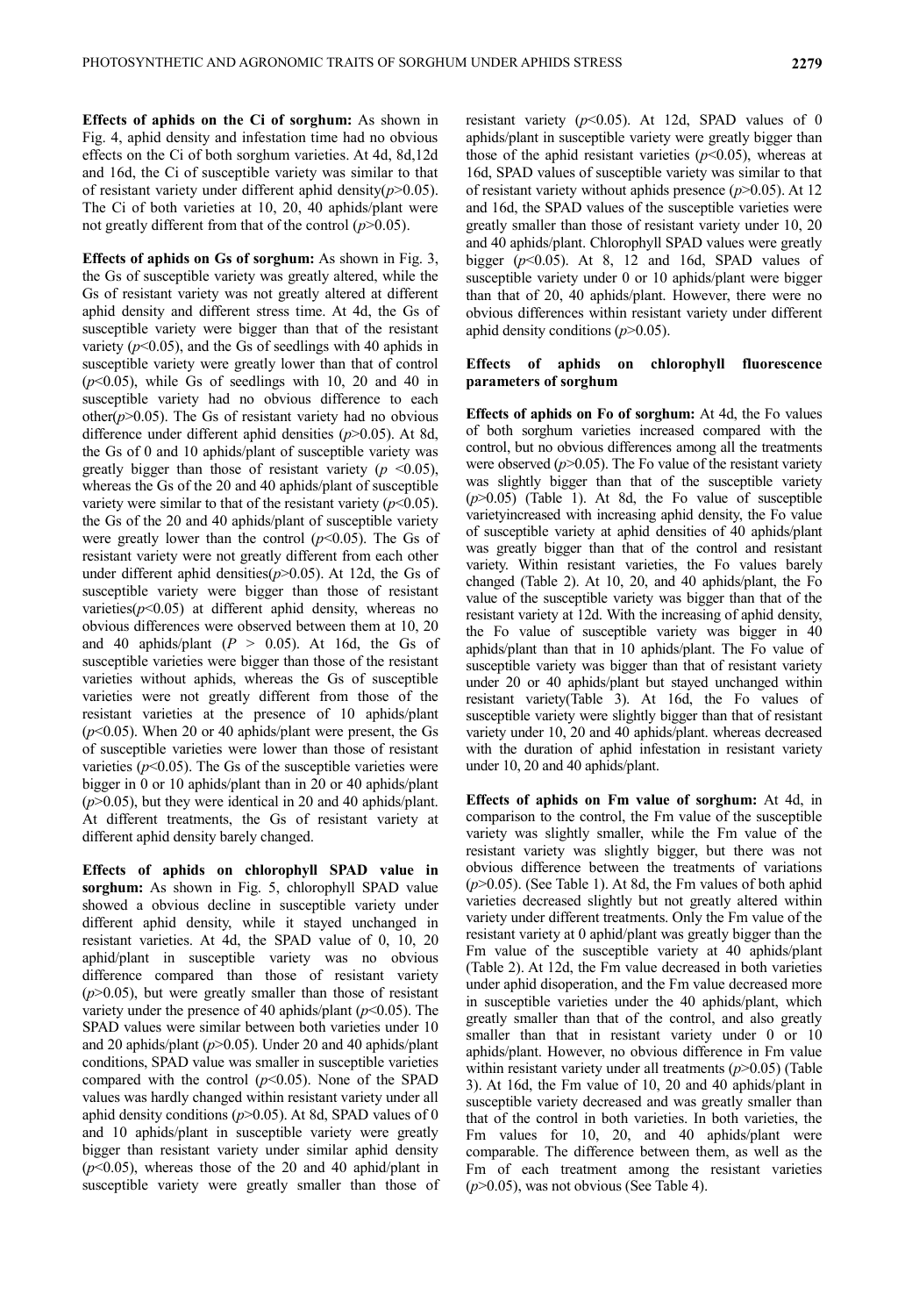**Table 1. Effects on chlorophyll fluorescence parameters of resistant and susceptible sorghum damaged by aphid after 4 day.**

| Density of aphid<br>(aphid/plant) | Variety of<br>sorghum | F0                | F <sub>m</sub> | Fv/Fm                               | Y(II)                                                                                                                                                                                                                                                                                                                                                                                                                                                                                                                                       | qP                 | NPO                |
|-----------------------------------|-----------------------|-------------------|----------------|-------------------------------------|---------------------------------------------------------------------------------------------------------------------------------------------------------------------------------------------------------------------------------------------------------------------------------------------------------------------------------------------------------------------------------------------------------------------------------------------------------------------------------------------------------------------------------------------|--------------------|--------------------|
| $\overline{0}$                    | Susceptible           |                   |                |                                     |                                                                                                                                                                                                                                                                                                                                                                                                                                                                                                                                             | $0.725 + 0.023$ a  | $0.258 + 0.019$ b  |
|                                   | <b>Resistant</b>      |                   |                |                                     |                                                                                                                                                                                                                                                                                                                                                                                                                                                                                                                                             | $0.736 + 0.028$ a  | $0.306 + 0.030$ ab |
| 10                                | Susceptible           |                   |                |                                     |                                                                                                                                                                                                                                                                                                                                                                                                                                                                                                                                             | $0.703 + 0.021$ ab | $0.278 + 0.025$ ab |
|                                   | <b>Resistant</b>      |                   |                |                                     | $226.9 \pm 7.1$ a $1153 \pm 45$ a $0.804 \pm 0.013$ a $0.528 \pm 0.023$ a<br>$233.4 \pm 6.5$ a $1143 \pm 29$ a $0.796 \pm 0.011$ a $0.519 \pm 0.017$ ab<br>229.0 $\pm$ 6.5a 1151 $\pm$ 43 a 0.801 $\pm$ 0.017 a 0.500 $\pm$ 0.026 ab<br>$235.4\pm 6.6$ a $1146\pm 42$ a $0.795\pm 0.012$ a $0.510\pm 0.066$ ab<br>$1092 \pm 42$ a $0.790 \pm 0.007$ a $0.460 \pm 0.018$ bc $0.646 \pm 0.016$ bc<br>$0.505+0.015$ ab<br>$0.425 \pm 0.012$ c<br>$236.3\pm4.9$ a 1144 $\pm$ 50 a 0.793 $\pm$ 0.008 a 0.487 $\pm$ 0.025 bc 0.697 $\pm$ 0.015 ab | $0.714 + 0.014$ a  | $0.291 + 0.019$ ab |
| 20                                | Susceptible           | 229.4+4.5a        |                |                                     |                                                                                                                                                                                                                                                                                                                                                                                                                                                                                                                                             |                    | $0.272 + 0.022$ ab |
|                                   | <b>Resistant</b>      | $234.6 + 6.0a$    | $1146+41a$     | $0.796 + 0.009$ a                   |                                                                                                                                                                                                                                                                                                                                                                                                                                                                                                                                             | $0.711 + 0.025$ a  | $0.294 + 0.018$ ab |
| 40                                | Susceptible           | $230.9 \pm 6.4$ a |                | $1086 \pm 71$ a $0.788 \pm 0.007$ a |                                                                                                                                                                                                                                                                                                                                                                                                                                                                                                                                             | $0.623 + 0.024$ c  | $0.343 + 0.037$ a  |
|                                   | Resistant             |                   |                |                                     |                                                                                                                                                                                                                                                                                                                                                                                                                                                                                                                                             |                    | $0.327 + 0.026$ ab |
|                                   |                       |                   |                |                                     |                                                                                                                                                                                                                                                                                                                                                                                                                                                                                                                                             |                    |                    |

**Table 2. Effects on chlorophyll fluorescence parameters of resistant and susceptible sorghum damaged by aphid after 8 day.**

| Density of aphid<br>(aphid/plant) | Variety of<br>sorghum | Fo                 | Fm.                     | Fv/Fm               | Y (II)                                                                                                                                                                                                                                                                                                                                                                                                                                                   | qP                  | <b>NPO</b>         |
|-----------------------------------|-----------------------|--------------------|-------------------------|---------------------|----------------------------------------------------------------------------------------------------------------------------------------------------------------------------------------------------------------------------------------------------------------------------------------------------------------------------------------------------------------------------------------------------------------------------------------------------------|---------------------|--------------------|
|                                   | Susceptible           | $217.2 \pm 4.2$ d  | $1155 \pm 39$ ab        | $0.812{\pm}0.012$ a | $0.538 \pm 0.022$ a                                                                                                                                                                                                                                                                                                                                                                                                                                      | $0.724 \pm 0.013$ a | $0.244 + 0.020$ b  |
| $\overline{0}$                    | Resistant             | $224.3 + 6.2$ cd   | $1160+61$ a             |                     |                                                                                                                                                                                                                                                                                                                                                                                                                                                          | $0.746 + 0.020$ a   | $0.296 + 0.034$ ab |
| 10                                |                       |                    |                         |                     |                                                                                                                                                                                                                                                                                                                                                                                                                                                          |                     | $0.302 + 0.032$ ab |
|                                   | Resistant             |                    |                         |                     | $0.805 \pm 0.024$ ab $0.536 \pm 0.012$ a<br>Susceptible 236.8±5.8 abc 1135±41 ab 0.791±0.013 ab 0.476±0.014 bc 0.674±0.019 ab<br>$228.0 \pm 5.5$ bcd 1141 $\pm 48$ ab 0.800 $\pm 0.006$ ab 0.523 $\pm 0.024$ ab 0.744 $\pm 0.032$ a<br>$1079 \pm 32$ ab 0.774 $\pm$ 0.020 ab 0.433 $\pm$ 0.018 cd 0.634 $\pm$ 0.028 bc 0.306 $\pm$ 0.022 ab<br>$0.797 \pm 0.022$ ab $0.510 \pm 0.028$ ab<br>$0.400+0.015$ d<br>$0.799 \pm 0.015$ ab $0.495 \pm 0.021$ ab |                     | $0.305 + 0.025$ ab |
| 20                                | Susceptible           | $242.4 \pm 3.3$ ab |                         |                     |                                                                                                                                                                                                                                                                                                                                                                                                                                                          |                     |                    |
|                                   | Resistant             | $228.6 + 3.7$ bcd  | $1136+30$ ab            |                     |                                                                                                                                                                                                                                                                                                                                                                                                                                                          | $0.717+0.015$ a     | $0.298 + 0.026$ ab |
| 40                                | Susceptible           | $245.9 \pm 4.6$ a  | $1073 \pm 35 \text{ b}$ | $0.769 \pm 0.023$ b |                                                                                                                                                                                                                                                                                                                                                                                                                                                          | $0.596 + 0.024$ c   | $0.349 + 0.033$ a  |
|                                   | Resistant             | $225.9 + 5.8$ cd   | $1127 + 54$ ab          |                     |                                                                                                                                                                                                                                                                                                                                                                                                                                                          | $0.704 + 0.026$ a   | $0.317+0.024$ ab   |

**Table 3. Effects on chlorophyll fluorescence parameters of resistant and susceptible sorghum damaged by aphid after 12 day.**

| Density of aphid<br>(aphid/plant) | Variety of<br>sorghum | Fo                              | Fm               | Fv/Fm                | Y (II)                                                                         | qP                 | NPO                                   |
|-----------------------------------|-----------------------|---------------------------------|------------------|----------------------|--------------------------------------------------------------------------------|--------------------|---------------------------------------|
|                                   | Susceptible           | $209.1 \pm 6.1$ d               | $1182 \pm 41$ a  | $0.822 \pm 0.013$ a  | $0.561 + 0.006$ a                                                              | $0.748 + 0.027$ a  | $0.235 + 0.021$ d                     |
| $\overline{0}$                    | Resistant             | $219.9 + 6.6$ cd                | $1186 + 29a$     | $0.815 \pm 0.006$ ab | $0.542 + 0.024$ a                                                              | $0.740 + 0.018$ a  | $0.275+0.017$ cd                      |
| 10                                | Susceptible           | $241.4 \pm 5.4$ bc              | $1089 + 44$ ab   | $0.777 \pm 0.016$ bc | $0.452+0.023$ b                                                                |                    | $0.676 + 0.026$ ab $0.317 + 0.022$ ab |
|                                   | Resistant             | $214.7 + 8.0 d$                 | $1140+70a$       |                      | $0.477 \pm 0.015$ ab<br>$0.347 \pm 0.020$ d<br>$0.449 \pm 0.026$ b             |                    | $0.720+0.016$ a $0.287+0.030$ abc     |
| 20                                |                       | Susceptible $256.9 \pm 10.7$ ab | $1090 \pm 34$ ab |                      |                                                                                | $0.631 + 0.014$ b  | $0.348 + 0.012$ a                     |
|                                   | Resistant             | $223.0 + 3.9$ cd                | $1106 + 51$ ab   | $0.796 + 0.021$ ab   |                                                                                | $0.680 + 0.020$ ab | $0.296 + 0.020$ ab                    |
| 40                                | Susceptible           | $267.0 \pm 14.3$ a              | 998 $\pm$ 30 b   | $0.733 \pm 0.024$ c  |                                                                                | $0.579 + 0.011$ c  | $0.355+0.034$ a                       |
|                                   | Resistant             | $226.7+4.9$ cd                  | $1091 + 36$ ab   | $0.792 \pm 0.008$ ab | $0.809+0.018$ ab $0.506+0.010$ ab<br>$0.765 \pm 0.015$ bc $0.412 \pm 0.016$ bc | $0.639 + 0.021$ h  | $0.304 + 0.017$ ab                    |
|                                   |                       |                                 |                  |                      |                                                                                |                    |                                       |

**Table 4. Effects on chlorophyll fluorescence parameters of resistant and susceptible sorghum damaged by aphid after 16 day.**

| Density of aphid<br>(aphid/plant) | Variety of<br>sorghum | Fo                              | Fm               | Fv/Fm               | Y(II)                                                                                                   | qP                   | NPO.                 |
|-----------------------------------|-----------------------|---------------------------------|------------------|---------------------|---------------------------------------------------------------------------------------------------------|----------------------|----------------------|
| $\boldsymbol{0}$                  | Susceptible           | $210.2 \pm 4.1 d$               | $1216 + 39a$     | $0.826 + 0.016$ a   | $0.583 + 0.021$ a                                                                                       | $0.767 + 0.028$ a    | $0.237+0.024$ c      |
|                                   | Resistant             | $214.3+9.3$ d                   | $1205 + 30a$     | $0.823 + 0.019$ ab  | $0.585 + 0.028$ a<br>$0.414 \pm 0.023$ c<br>$0.516 + 0.012$ b<br>$0.318 + 0.018$ d<br>$0.494 + 0.020$ b | $0.775 + 0.024$ a    | $0.225 + 0.012$ c    |
| 10                                | Susceptible           | $244.2 \pm 6.1$ bc              | $1054 \pm 65$ ab | $0.761 \pm 0.015$ c |                                                                                                         | $0.644 + 0.027$ c    | $0.325 + 0.034$ ab   |
|                                   | Resistant             | $221.0 + 8.9$ cd                | $1146 + 46a$     |                     | $0.806 + 0.024$ ab $0.539 + 0.014$ ab $0.751 + 0.018$ ab<br>$0.366 \pm 0.016$ cd                        |                      | $0.251 + 0.019$ c    |
| 20                                |                       | Susceptible $258.0 \pm 10.5$ ab | $1025 \pm 51$ ab | $0.746 \pm 0.025$ c |                                                                                                         | $0.580 + 0.029$ d    | $0.340 + 0.020$ a    |
|                                   | Resistant             | $223.9+11.9$ cd                 | $1119+52$ ab     | $0.800+0.008$ ab    |                                                                                                         | $0.721 + 0.016$ ab   | $0.267 \pm 0.021$ bc |
| 40                                | Susceptible           | $281.4 \pm 13.8$ a              | $970\pm32 b$     | $0.711 + 0.020$ d   |                                                                                                         | $0.568 + 0.022$ d    | $0.364 + 0.013$ a    |
|                                   | Resistant             | $225.0 + 3.6$ cd                | $1097 + 37$ ab   | $0.793 + 0.027$ b   |                                                                                                         | $0.702 \pm 0.015$ bc | $0.268 + 0.016$ bc   |

| Table 5. Effects of agronomic traits of sorghum seeding damaged by different densities sugarcane aphid. |  |  |  |  |
|---------------------------------------------------------------------------------------------------------|--|--|--|--|
|                                                                                                         |  |  |  |  |

| Density of aphid<br>(aphid/plant) | sorghum          | Variety of Height of plant<br>(cm) | Fresh weight per<br>plant $(g/\text{plant})$ | Dry weight per<br>plant (g/plant) | Root length per<br>plant (cm/plant) | <b>Number of roots</b><br>per plant (cm/plant) |
|-----------------------------------|------------------|------------------------------------|----------------------------------------------|-----------------------------------|-------------------------------------|------------------------------------------------|
| $\overline{0}$                    | Susceptible      | $44.10 \pm 0.536a$                 | $15.533+0.3102$ a                            | $1.740+0.0314$ a                  | $41.61 + 0.956$ a                   | $11.60 + 0.393$ a                              |
|                                   | Resistant        | $42.58 + 0.693$ ab                 | $15.113 + 0.2936$ a                          | $1.715 + 0.0283$ ab               | $41.36 + 1.267$ a                   | $11.45 + 0.344$ ab                             |
| 10                                |                  | Susceptible $41.72 \pm 0.564$ b    | $14.867+0.2514$ a                            | $1.557+0.0313$ c                  | $39.47 \pm 0.988$ abc               | $10.85 + 0.466$ abc                            |
|                                   | Resistant        | $42.13 + 0.663$ ab                 | $14.973 + 0.3986$ a                          | $1.702 + 0.0287$ ab               | $40.61 + 1.138$ ab                  | $11.25 + 0.397$ ab                             |
| 20                                |                  | Susceptible $39.42 \pm 0.805$ c    | $13.733+0.2652$ b                            | $1.456 + 0.0540$ c                | $37.82 + 1.223$ bc                  | $10.20 + 0.536$ bc                             |
|                                   | <b>Resistant</b> | $41.88 + 0.662$ b                  | $14.707 + 0.4258$ ab                         | $1.650+0.0326$ abc                | $40.80 + 0.973$ ab                  | $11.30 + 0.317$ ab                             |
| 40                                | Susceptible      | $38.33 \pm 0.646$ c                | $12.267 \pm 0.3059$ c                        | $1.311 + 0.0422$ d                | $36.75 \pm 1.182$ c                 | $9.9 + 0.475$ c                                |
|                                   | Resistant        | $41.41 + 0.787$ b                  | $14.640+0.3602$ ab                           | $1.627+0.0329$ bc                 | $40.49 + 1.159$ ab                  | $11.20 + 0.345$ ab                             |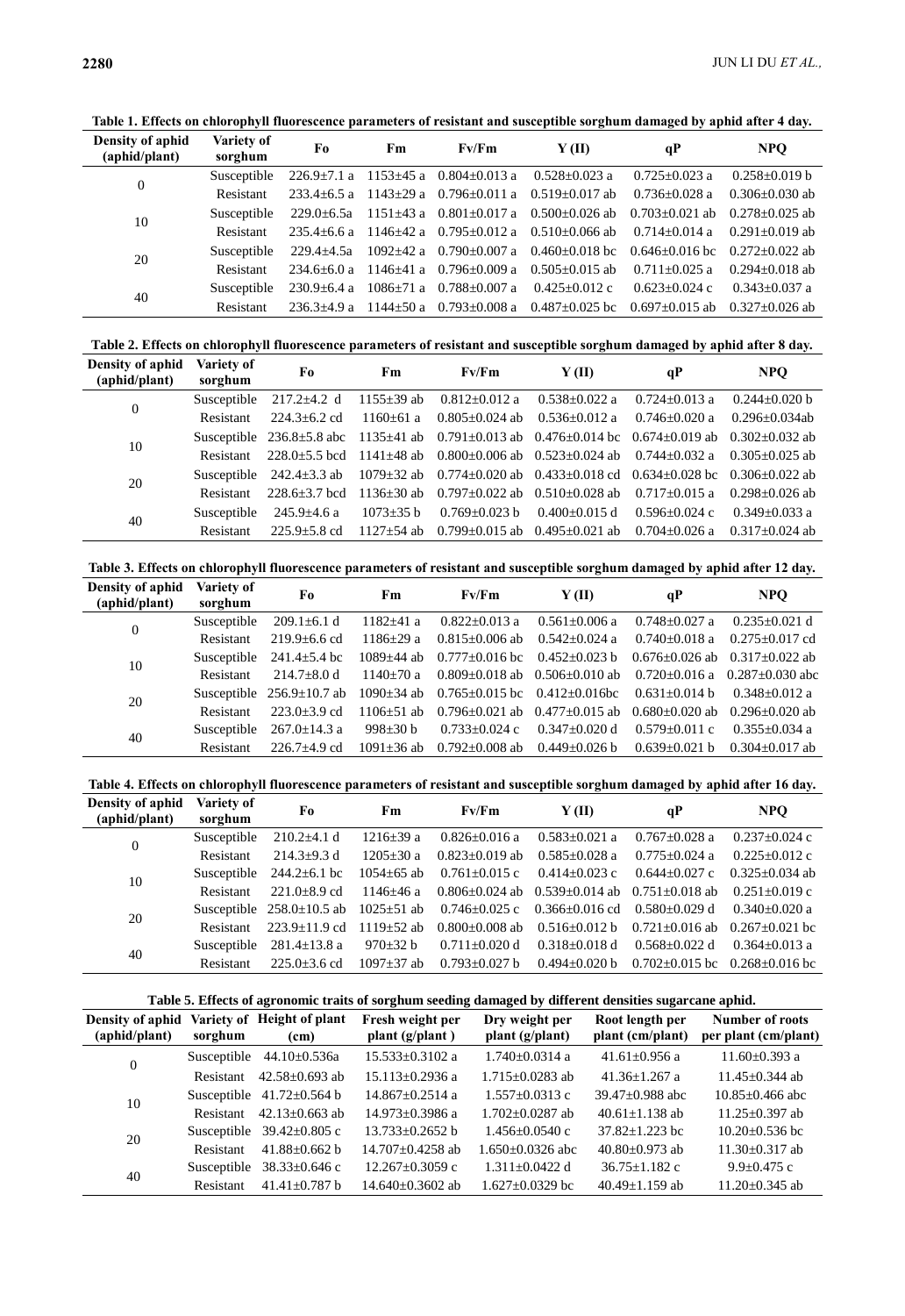

Fig. 5. Effect of density and damaged time of aphid on chlorophyll SPAD value in sorghum.

**Effects of aphids on Fv / Fm value of sorghum:** At 4d, the Fv/Fm value decreased slightly in both varieties, and the biggest decrease occurred in 40 aphids/plant susceptible variety. The Fv/Fm values stayed unchanged within all the treatments in the resistant variety(Table 1), but Fv/Fm values were ingreatly (*p*>0.05) decreased in both varieties compared with the control (Table 2). At 12d, Fv/Fm value decreased in both varieties compared with the control and was greatly smaller in susceptible variety at 10, 20 and 40 aphids/plant than that of the control. No obvious difference was found within each treatment in the susceptible variety and resistant variety (Table 3). At 16d, the Fv/Fm value of each treatment in susceptible variety was greatly smaller than that of the control. The Fv/Fm value of 40 aphids/plant was greatly smaller than that of the 10 and 20 aphids/plant in the susceptible variety. At 16d, the Fv/Fm value of each treatment in the resistant variety was smaller than that of the control but slightly elevated compared with that at 12d, and the Fv/Fm value of each treatment within resistant variety was not greatly different (Table 4).

**Effects of aphids on Y (II) value of sorghum:** At 4d, Y(II) value decreased in all the treatments in both varieties compared with the control, with the greatest decrease in 40 aphids/plant of susceptible variety, which was greatly smaller than that in the treatments of 0 and 10

aphids/plant of susceptible variety, while the difference in each treatment of the resistant variety was not obvious (Table 1). At 8d, Y (II) value was decreased in all treatments of susceptible variety compared with the control, and it was greatly smaller in the 10, 20 and 40 aphids/plant susceptible variety than the control and each treatment of resistant variety. The Y (II) value of susceptible variety at 40 aphids/plant was greatly smaller than that of susceptible variety at 10 aphids/plant. The Y (II) value of each treatment of resistant variety was smaller than that of the control but was slightly elevated compared to that at 4d (Table 2). At 12d, the Y (II) value was decreased in all treatments of both varieties compared with the control. The more density of aphids, the larger decrease in the Y(II) value. The greatest decrease observed in 40 aphids/plant of susceptible variety, which was greatly smaller than that in the other treatments. The Y (II) values in the 10 and 20 aphids/plant of susceptible variety were greatly smaller than the control and resistant varieties. By comparing the resistant variety to the susceptible variety, it can be shown that the decrease in Y (II) was less in each treatment of the resistant variety. The other treatments remained virtually unchanged, with the exception of the Y(II) value of 40 aphids/plant of resistant variety being slightly smaller than the control (Table 3). At 16d, the Y (II) values decreased in all treatments of susceptible variety compared with the control, with the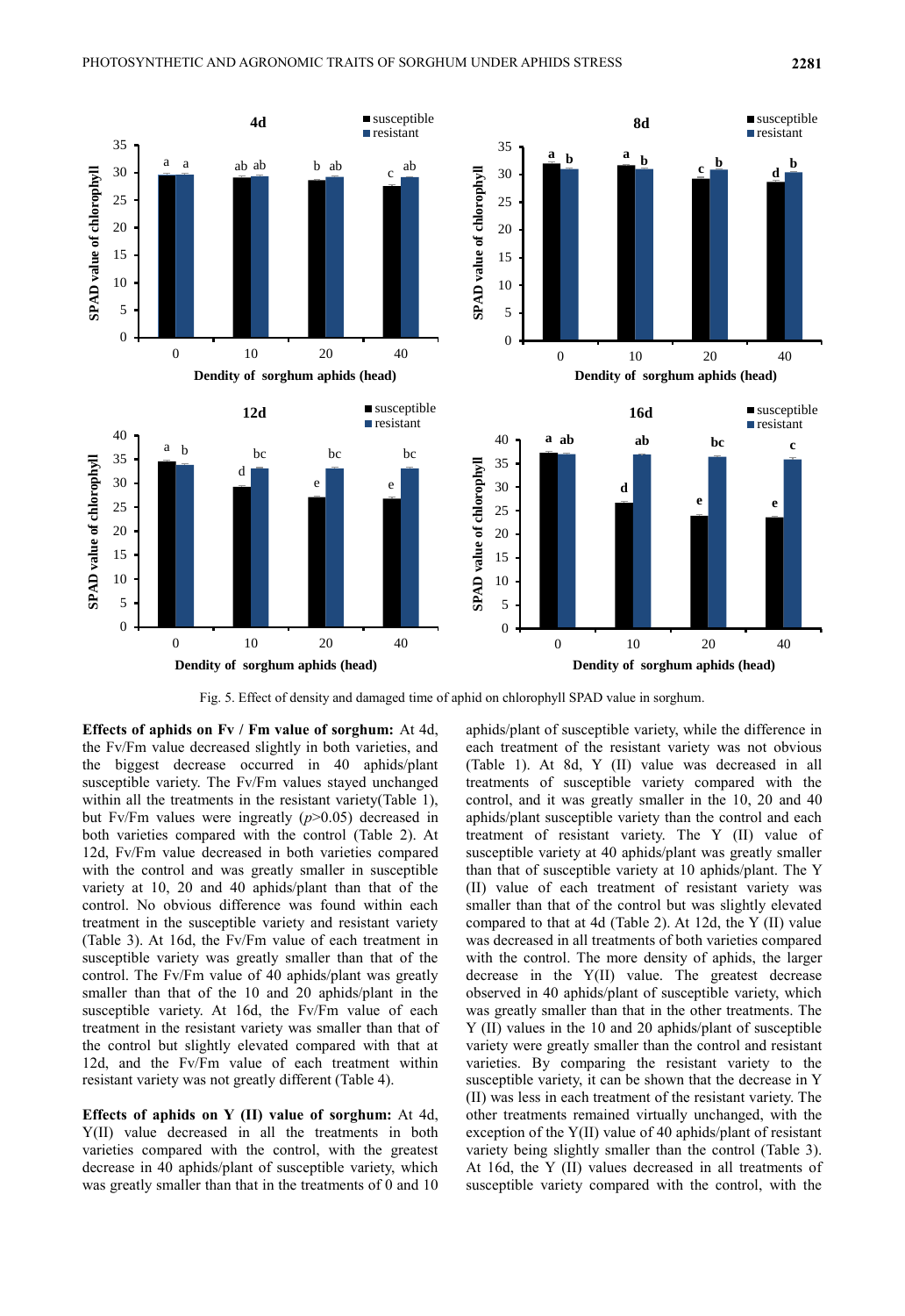greatest decrease in Y (II) value occurred in 40 aphids/plant of susceptible variety, which was greatly smaller than that in the other treatments. The Y (II) values of susceptible varieties with 10 and 20 aphids/plant were greatly smaller than those of susceptible varieties with 0 aphid/plant and resistant varieties with 0 aphid/plant. The Y(II) values in 20 and 40 aphids/plant of resistant variety were greatly smaller than that of 0 aphid/plant, but the difference in the Y (II) values among the treatments of 10, 20 and 40 aphids/plant of resistant variety was not obvious (Table 4).

**Effects of aphids on qP value of sorghum:** At 4d, the qP value was decreased in all treatments of both varieties compared with the control. The more density of aphids, the larger decrease in the qP value. The greatest decrease observed in 40 aphids/plant of susceptible variety, which was greatly smaller than that in the other treatments (except for 20 aphids/plant of susceptible variety). The qP value in 20 aphids/plant of susceptible variety was greatly smaller than that in 0, 10 and 20 aphids/plant of the resistant variety. The qP values of all the treatments in resistant variety decreased slightly and were similar among each treatment (Table 1). At 8d, the qP value of each treatment in susceptible variety decreased compared with the control, with the greatest decline occurred in 40 aphids/plant (except for 20 aphids/plant of susceptible variety). The qP value in 20 aphids/plant of susceptible variety was greatly smaller than that in 0 aphid/plant of susceptible variety and all the treatments of the resistant variety. Compared with that of 4d, the qP value of each treatment in resistant variety was slightly raised, although smaller than that of the control. The qP value among each treatment in resistant variety was similar (Table 2). At 12d, the qP values of both varieties decreased and smaller than that of the control. The greatest decline in qP value was observed in 40 aphids/plant of susceptible variety and smaller than that of other treatments. The qP value of 20 aphids/plant of susceptible variety and 40 aphids/plant of resistant variety was greatly smaller than that in 0 aphid/plant of susceptible variety and each treatment of 0 and 10 aphids/plant of resistant variety. The qP values of 0, 10 and 20 aphids/plant of the resistant variety were similar to each other (Table 3). At 16d, in comparison with 12d, the qP value decreased in each treatment of susceptible variety while elevated in each treatment of the resistant variety, although smaller than that of the control. The qP values in 20 and 40 aphids/plant of susceptible variety were smaller than that of other treatments. The qP value in 10 aphids/plant of susceptible variety was greatly smaller than that in 0 aphid/plant of susceptible variety and 0, 10 and 20 aphids/plant of resistant variety. The qP value in 10 aphids/plant of susceptible variety was greatly smaller than that of the control in both varieties. The qP values in 0, 10 and 20 aphids/plant of the resistant almost stayed unchanged (Table 4).

**Effects of aphids on NPQ value of sorghum:** At 4d, the NPQ value of each treatment in susceptible variety raised compared with the control, with the greatest elevation occurred in 40 aphids/plant. The NPQ value in each treatment of resistant variety was slightly changed (Table

1). At 8d, the situation was similar to that at 4d, except for a obvious elevation in 40 aphids/plant of susceptible variety (Table 2). At 12d, the NPQ values were elevated in all treatments of both varieties compared with the control. The more density of aphids, the larger elevation in the NPQ value. A larger increase was found in 10, 20 and 40 aphids/plant of the susceptible variety, which was greatly larger than that of the control. The NPQ value of each treatment in resistant variety was slightly raised and no obvious difference was found among them (Table 3). At 16d, the NPQ value increased in each treatment of susceptible variety and decreased in resistant variety, but all bigger than that of the control. A larger increase in 10, 20 and 40 aphids/plant of the susceptible variety was observed, which was greatly bigger than that of the control of both varieties and 10 aphids/plant of resistant variety. No obvious change was found in each treatment of resistant variety (Table 4).

### **Effects of aphids on the agronomic traits of sorghum seedlings**

At 16d, the following indices including plant height, fresh weight, dry weight, root length and root number per individual plant of sorghum seedlings were determined. As shown in Table 5, the plant height in 20 and 40 aphids/plant of susceptible variety was smaller than that of the resistant variety. The plant height in all the treatments of susceptible was greatly smaller than that of the control  $(p<0.05)$ , but it slightly changed in resistant variety. The fresh weight among 10, 20 and 40 aphids/plant of susceptible variety was greatly different from each other $(p<0.05)$ , and the larger density of aphids, the larger decrease in fresh weight. However, the fresh weight among each treatment of resistant variety stayed unchanged( $p$ >0.05). It can be seen that the dry weight of 40 aphids/plant of susceptible variety were smaller than that of the other treatments, and the dry weight of 10 and 20 aphids/plant of susceptible variety was smaller than that of the control  $(p<0.05)$ . No obvious change was found in the dry weight of each treatment of resistant variety. The root length and number in 20 and 40 aphids/plant of susceptible variety were smaller than that of the control  $(p<0.05)$ , but there was no difference between 0 and 10 aphids/plant of susceptible variety and each resistant variety care.

### **Discussion**

Photosynthetic rate is an obvious reflection of pest infestation (Xu & Zhang, 1991). Therefore, it can be used as a crucial indication for evaluating plant resistance to pest. A decrease in chlorophyll content may be one of the many factors that lead to a reduced rate of photosynthesis upon pest damage. Upon pests damage, they may release some special chemicals such as pectinases in to plant that disturb chlorophyll content and photosynthetic processes (Ma *et al*., 1998), which will reduce photosynthesis. In this research, we discovered that as aphid density and disoperation time increased, the chlorophyll content and photosynthesis in susceptible varieties decreased, while they barely changed slightly in resistant varieties,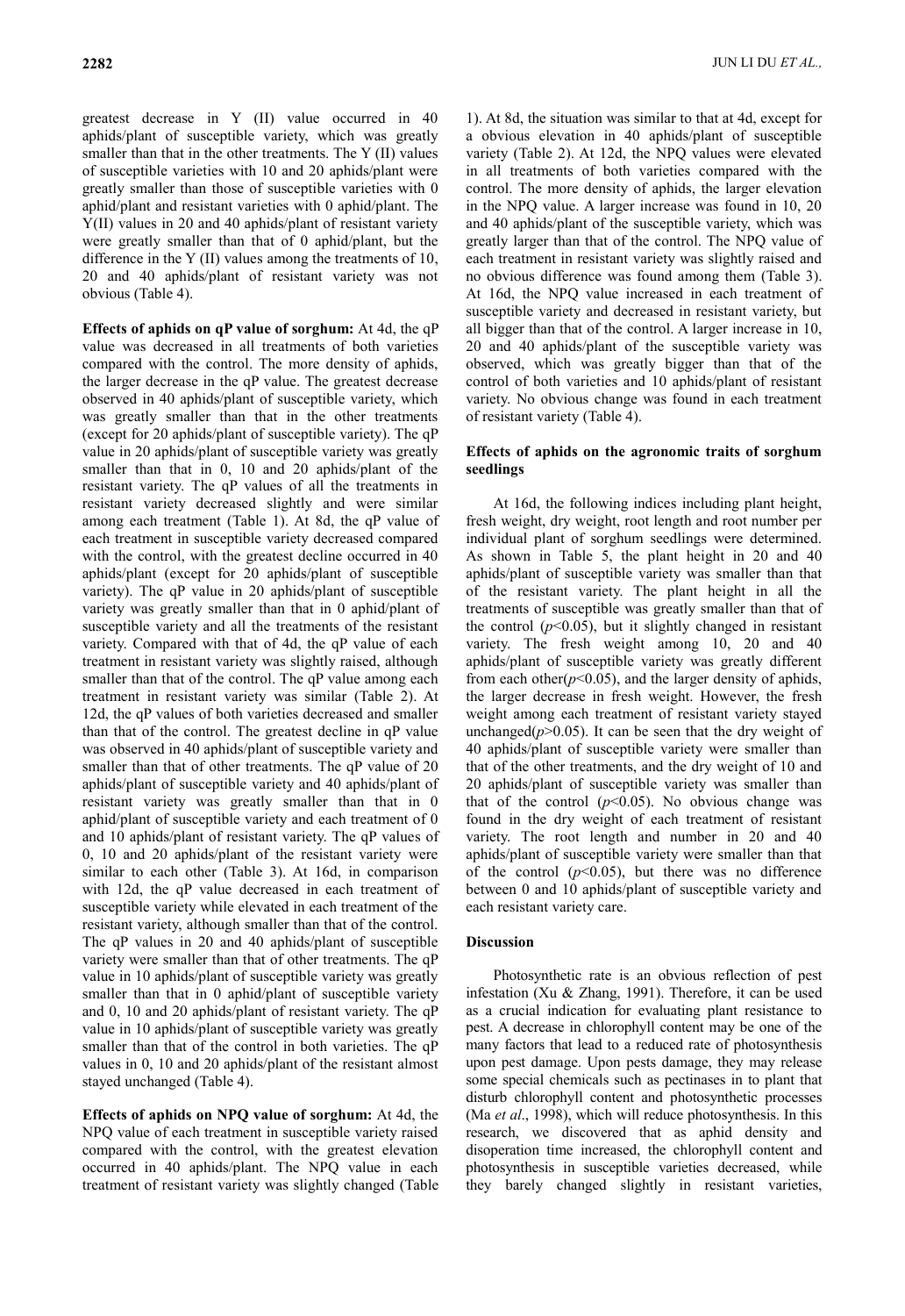indicating that it has much more resistance. Stomata are channels through which plant undergo gas and water exchange with the outside, and Gs indicates the extent of opening of stomata.  $CO<sub>2</sub>$  is the raw material for photosynthesis. Therefore, Gs and the concentration of Ci are very important to photosynthesis, respiration and transpiration(Naseer *et al*., 2017). In the present study, the Gs values in the treatments of susceptible variety decreased with the increasing aphid density and disoperation time, while Ci was hardly changed. These findings are consistent with Paudyal's report on sugarcane aphid in sorghum(2020) but in conflict with Kou's report on *Odontothrips loti*  Haliday in *Medicago sativa* L.(Kou *et al*., 2014). This inconsistency might be due to the different pest and the way of damage. Transpiration (Tr) can maintain leaves at a relatively suitable temperature, which is conducive to the accumulation of photosynthetic products. In this study, the Tr of susceptible variety decreased gradually with increasing aphid density and disoperation time, probably due to the stomatal closure caused by aphid damage. The Fo was the minimum fluorescence of dark-adapted chloroplasts and the increase in Fo could be attributed to either a reversible inactivation or an irreversible disruption of the PSII or damage to the thylakoid membrane. The more severe the damage to the thylakoid membrane, the greater the increase in Fo (Burd *et al*, 1996; Xu *et al*, 1992). The Fo value was greatly increased in susceptible variety upon aphid damage (Table 2-4), suggesting that photoinhibition was induced by hypoxia due to blockage of electron movement at the PS II receptor site. The Fm and Fv/Fm values greatly decreased in susceptible variety upon aphid damage(Tables 2-4), and the decrease of Fv/Fm value might be caused by the decreasing of Fm and the increasing of Fv value.

The Fv/Fm value is directly proportional to the photochemical quantum yield of PSII and is highly related to the quantum yield of net photosynthesis. Therefore, investigating the Fv/Fm value provides a good indicator for measuring light efficiency. It is reported that Fv/Fm value≥0.8(relative fluorescence units) is considered to indicate that plants have high photochemical efficiency and PSII electron transport capacity (Burd *et al*., 1996; Andrews *et al*., 1995). In this study, we found that Fv/Fm values were greatly smaller than 0.8 at 8d, 12d and 16d disoperation in susceptible variety after aphid damage, while bigger than 0.8 or slightly smaller than 0.8 in control and in resistant variety.

Y(II), the real photosynthetic efficiency, is a great indicator of radiation usage efficiency, reflecting the efficiency with which absorbed photon is converted into chemicals (Krause & Weis, 1984; Van and Sne, 1990), which can accurately reflect the actual primary light energy capture efficiency of the PS II reaction centre in the case of partial closure, is the actual efficiency of the PSII reaction centre to carry out photochemical reactions, and its value is closely related to the intensity of the carbon assimilation reaction (Genty *et al*., 1989). In the present study, Y(II) was found to be more sensitive in susceptible variety after aphid damage, which was greatly smaller than that of the control at the early stage of infection (4d) at 20 aphids/plant. As a result, it can be used to track the severity of aphid infection and assess aphid resistance in sorghum varieties.

Photochemical quenching (qP) represents the portion of radiation absorbed by PSII for electron transport (Zhang *et al*., 1999 ). NPQ is the share of radiation absorbed by PSII that fails to be used for electron transport but dissipated as heat (Bilger *et al*., 1990). If PSII absorbs too much radiation and does not dissipate it rapidly enough, the photosynthetic apparatus will be damaged. Therefore, NPQ is a protective mechanism of plants and plays a certain role in the photosynthetic apparatus (Zhang *et al*., 1999).

In this experiment, we found that the qP value in susceptible variety decreased rapidly and the NPQ increased rapidly with the increase of aphid density and disoperation time, indicating that aphid disoperation caused excess radiation of photosynthetic apparatus so that the  $CO<sub>2</sub>$  assimilation was inhibited and the proportion of radiation converting into chemicals decreased, which will lead to decrease in photosynthetic efficiency. However, the qP value and NPQ value were hardly changed in the resistant variety, indicating that the resistant variety had tolerance to aphid damage.

It is reported that the changes in chlorophyll fluorescence parameters were closely related to the resistance of plants (Chen *et al.*, 2004; Huang *et al*., 2007; Kou *et al*., 2014; Wang *et al.,* 2017). Under brown planthopper damage, the Fo, NPQ, and qP values in resistant varieties decreased, while the Y(II) and Fv/Fm values increased. But in susceptible variety, all parameters decreased except for Fo (Chen *et al*., 2004). It was reported that the QP, Y(II) and Fv/Fm values experienced a larger decrease in high susceptible *Medicago sativa* variety, while those in medium and high resistance varieties only decreased less upon aphid damage. Interestingly, Fv/Fm value in high resistance variety was slightly elevated, and the NPQ value in different resistant varieties increased first and then decreased (Huang *et al*., 2007). The above findings were not fully consistent with our present results, which may be caused by either different damage way of pests or different infestation time. It is feasible to use chlorophyll fluorescence parameters such as Fo, Fm, Fv/Fm, Y(II), qP and NPQ to evaluate the pest tolerance of plants.

Upon aphid damage, the leaves of the plant become yellow, curly and crumpled, to the plant is dwarfed, growth arrested, and yield decreased, etc (Armstrong *et al.*, 2015; Brewer *et al*., 2017; Elliot *et al*., 2017; Du *et al*., 2018; Du *et al*., 2019). This study confirmed that there were large reductions in agronomic traits (plant height, fresh and dry weight, root length, and root number) in susceptible variety under aphid damage, while fewer reductions occurred in resistant variety. After aphid damage, the changes in agronomic traits of the two varieties were largely consistent with the changes in photosynthetic indicators, which explains the causal relationship between the symptoms and mechanisms involved in aphid infection in resistant and susceptible varieties, That is, different magnitudes of decline in susceptible and resistant varieties' agronomic traits were caused by different magnitudes of chlorophyll content and photosynthetic rate decline. According to the above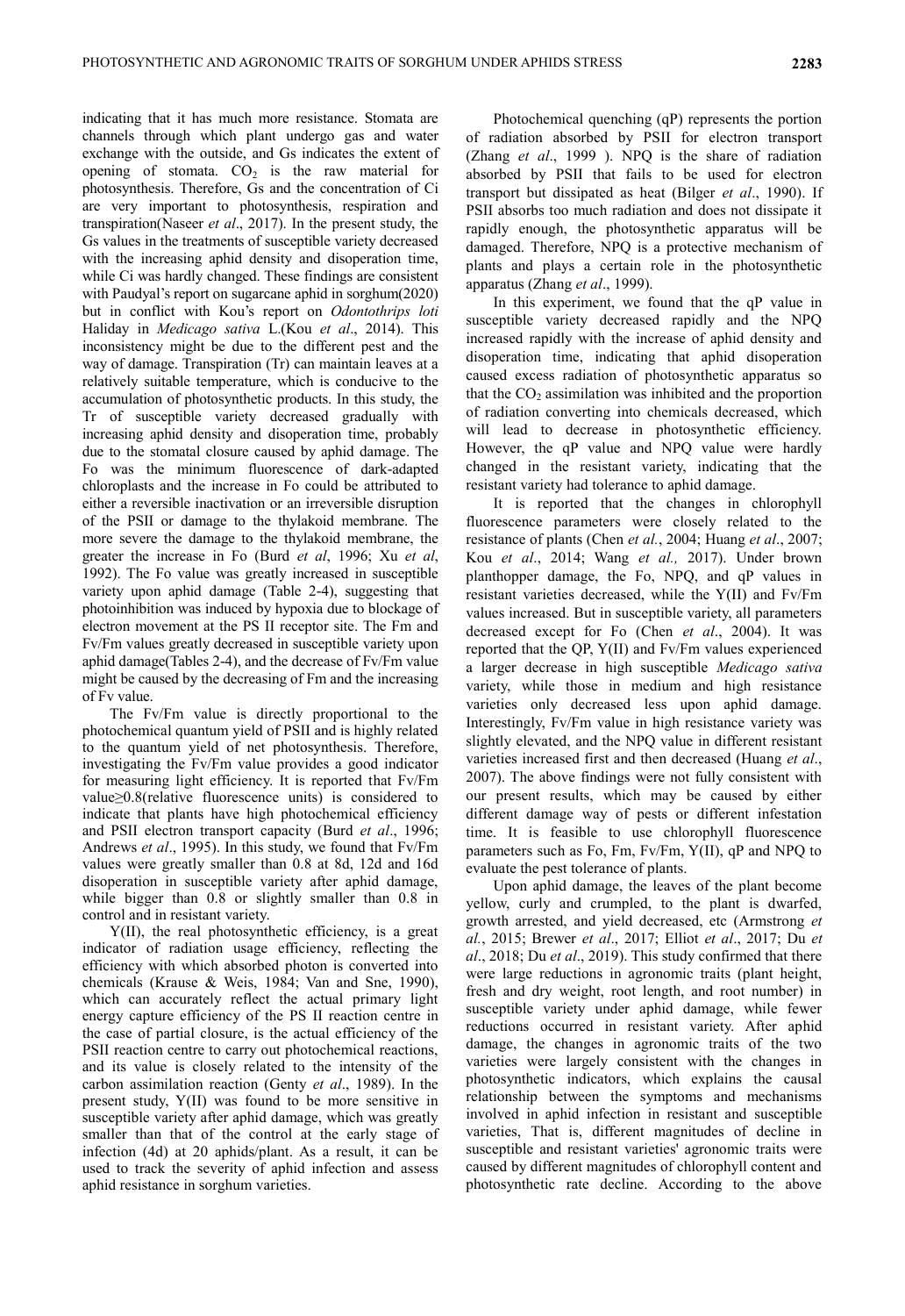results, we speculate that the main reasons responsible for the changes in agronomic traits of variety are chlorophyll content, photosynthetic rate, and actual photosynthetic efficiency Y (II), so these three parameters can be considered as key indicators for future study in aphid resistance of sorghum.

### **Conclusions**

In this paper, different aphid density (0, 10, 20 and 40 aphids/plant) and infestation times (4d, 8d, 12d and 16d) were designed to evaluate the performance of different sorghum varieties upon aphid damage. Photosynthetic index (Pn, Tr, Gs, Ci), and chlorophyll fluorescence parameters (Fo, Fm, Fv/Fm and Y(II), qP and NPQ), as well as agronomic traits (chlorophyll content, plant height, fresh weight, dry weight, root length, root number), were determined to investigate the relationship between photosynthetic physiology and agronomic traits of different sorghum varieties.We discovered that changes in agronomic traits were generally consistent with changes in photosynthetic parameters (except Ci) and most chlorophyll fluorescence parameters (except Fo and NPQ), with the susceptible variety showing a greater decrease as aphid density increased and the disoperation period increased. However, the minor decrease was found in the resistant variety, suggesting a stronger resistance. The following indices, such as Pn, Tr, Gs, Y(II),qP and chlorophyll content were more sensitive to aphid damage, among which chlorophyll content, Pn and Y(II) play important roles in affecting the crop yield, therefore, they can be considered as key indicators for future study in aphid resistance of sorghum.

#### **Acknowledgments**

This work was supported by the National Key Research and Development Program of China (2018YFD0300902), and the Natural Science Foundation of Education Department of Anhui Province (KJ2019A0813 and KJ2020A0065).

#### **Reference**

- Andrews, J.R., M.J. Fryer and N.R. Baker. 1995. Characterization of chilling effects on photosynthetic performance of maize crops during early season growth using chlorophyll fluorescence. *J. Exp. Bot*., 46(9): 1195- 1203.
- Armstrong, J.S., W.L. Rooney, G.C. Peterson, R.T. Villenueva, M.J. Brewer and D. Sekula-Ortiz. 2015. Sugarcane aphid (Hemiptera: Aphididae): host range and sorghum resistance including cross-resistance from greenbug sources. *J. Econ. Entomol.,* 108: 576-582.
- Burd, J.D. and N.C. Elliott. 1996. Changes in chlorophyll a fluorescence induction kinetics in cereals infested with Russian Wheat Aphid (Homopetra: Aphididea). *J. Econ. Entomol*., 89(5): 1332-1337.
- Bilger, W. and O. Bjorkman. 1990. Role of the xanthophylls cycle in photoprotection elucidated by measurements of light-induced absorbance changes, fluorescence and photosynthesis in leaves of *Hedera canariensis*. *Photosynth. Res*., 25(3): 173-185.
- Brewer, M.J., J.W. Gordy, D.L. Kerns, J.B. Woolley, W.L. Rooney and R.D. Bowling. 2017. Sugarcane aphid population growth, plant injury, and natural enemies on the selected grain sorghum hybrids in Texas and Lousiana. *J. Econ. Entomol*., 110: 2109-2118.
- Bowling, R.D., M.J. Brewer, D.L. Kerns, J. Gordy, N. Seite, N.E. Elliot, G.D. Buntin, M.O. Way, T.A. Royer, S. Biles and E. Maxson. 2016. Sugarcane aphid (Hemiptera: Aphididae): a new pest on sorghum in Northern America. *J. Integ. Pest Manag*., 7: 1-13.
- Chang, J., X. Duan, J. Cui, W. Xue and Q. Zhang. 2011. Differential molecular responses of aphid-sensitive and aphid-resistant sorghum lines to aphid infestation. *Arthrop. Plant Interact.,* 6(1): 113-120.
- Chen, J.M. 2004. Tolerance of rice varieties to the brown planthopper, *Nilaparvata Lugens* (Stal) and its physiological mechanisms [D]. Hangzhou: Zhejiang University, 67-76.
- Diaz-montano, J., J.C. Reese, W.T. Schapaugh and L.R. Campbell. 2007. Chlorophyll loss caused by soybean aphid (Hemiptera: Aphididae) feeding on Soybean. *J. Econ. Entomol.,* 100: 1657-1662.
- Du, J.L., D.G. Wu, Q.W. Zhan, B.H. Huang and H. NI. 2019. Effects of different photoperiod conditions on the nutritional contents and related enzyme activities of sorghum leaves and *Melanaphis sacchari. Acta Agriculturae Zhejiangensis,* 31(7): 1119-1127.
- Du, J.L., Q.W. Zhan, B.H. Huang, Y.L. Liu, J.Q. Li, D.G. Wu, Y.T. Tang and J.L. Li. 2018. Biological characteristics and life table parameters of the sorghum aphid (*Melanaphis sacchari*) on different sorghum and sorghum bicolor×sorghum sudanense cultivars. *J. Yunnan Agric. University (Natural Science)*, 33(2): 191-197.
- Elliot N.C., M. Brewer, N. Seiter, T. Royer, R. Bowling, G. Backoulou, J. Gordy, K. Giles, J. Lindenmayer, B. Mccornack and D. Kerns. 2017. Sugarcane aphid spatial distribution in grain sorghum fields. *Southwestern Entomol.*, 42: 27-35.
- Genty, B., J.M. Briantais and N.R. Baker. 1989. The relationship between the quantum yield of non-photochemical quenching of chlorophyll fluorescence and the rate of photosystem II photochemistry in leaves. *Biochim. Biophys. Acta*, 900: 87-92.
- He, F.G., F.Y. Yan, W.M. Xin, X.P. Li, Y.Q. Wang, F.D. Wang, and S.P. Zhang. 1996. Identification and evaluation of sorghum germplasm resistance to aphids of sorghum at home and abroad. *Liaoning Agric. Sci.*, 5: 14-17.
- Huang, W. 2007. Evaluation of the resistance to aphid of alfalfa varieties and preliminary studies on the resistance mechanism[D]. Shanxi: Northwest A & F University, 27-37.
- Kou, J.T., S.L. Shi, G.X. Hu and W.H. Zhou. 2014. Photosynthetic physiological response of *Medicago sativa* to *odontothrips loti* Damage. *Acta Ecologica Sinica,*  34(20) : 5782-5792.
- Krause, G.H. and E. Weis. 1984. Chlorophyll fluorescence as a tool in plant physiology. *Photosynth. Res.*, 1984, 5(2): 139-157.
- Limaje A., S. Armstrong, W. Hoback, A. Zarrabi, H. Chad, S. Paudyal and J. Burke. 2017. Antibiosis and tolerance discovered in USDAARS sorghums resistant to the sugarcane aphid *Melanaphis sacchari* (Hemiptera: Aphididae). *J. Entomol. Sci*., 53: 230-241.
- Lama, L., E.W. Blake, A.D. Jeffrey and E.R. Thomas. 2019. Influence of sorghum variety, phenological stage, and fertilization on development and reproduction of *Melanaphis sacchari* (Hemiptera: Aphididae). *Florida Entomol.*, 102(1): 194-201.
- Macedo, T.B., C.S. Bastos, L.G. Higley, K.R. Ostlie and S. Madhavan. 2003. Photosynthetic Responses of Soybean to Soybean Aphid (Homoptera: Aphididae) Injury. *J. Econ. Entomol*.*,* 96(1): 188-193.